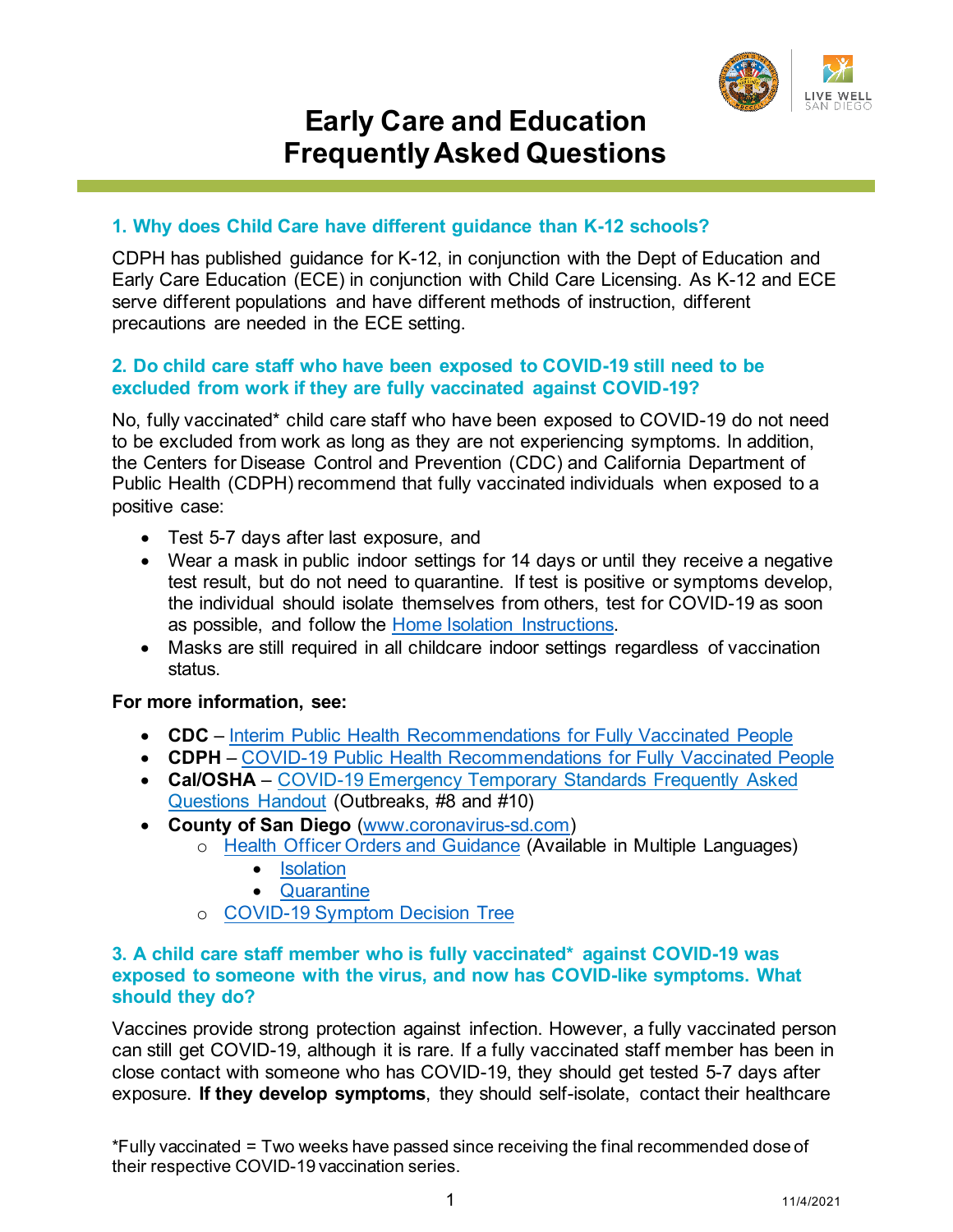provider, get tested right away, and follow the [Home Isolation Instructions.](https://www.sandiegocounty.gov/content/dam/sdc/hhsa/programs/phs/Epidemiology/COVID%20Home%20Isolation%20Instructions%20for%20COVID-19.pdf) 

The [CDPH](https://www.cdss.ca.gov/inforesources/cdss-programs/community-care-licensing/child-care-licensing/covid-19-child-care-resources/faqs-for-licensed-child-care-facilities-and-providers) recommends that all individuals with COVID-19 symptoms get tested. The CDPH says that staff who have been exposed to a person with COVID-19 at work must be offered free testing during working hours.

## **4. If a child care staff member is fully vaccinated\* against COVID-19 but tests positive for COVID-19, do they still need to self-isolate?**

Yes, a small percentage people who are fully vaccinated\* can still get COVID-19 if they are exposed to the virus. Regardless of someone's vaccination status, it is important that anyone who tests positive for COVID-19 self-isolate.

*Anyone who tests positive for COVID-19 should follow the [Home Isolation Instructions,](https://www.sandiegocounty.gov/content/dam/sdc/hhsa/programs/phs/Epidemiology/COVID%20Home%20Isolation%20Instructions%20for%20COVID-19.pdf) regardless of vaccination status.*

## **5. If you are fully vaccinated\* against COVID-19, can you still carry and spread the virus?**

Yes, it is possible that some fully vaccinated people may have the virus and can spread it to others even if they are not showing symptoms. We are still learning about the potential to spread COVID-19 by people who have been vaccinated, which is why it is so important to continue to practice other protective measures (such as physical distancing, frequent handwashing, symptom monitoring, and using a face covering) even after getting vaccinated.

We must remember that our young children are not yet eligible for vaccination and cannot always properly participate in other precautions (physical distancing, effective hand hygiene, cough etiquette, and symptom monitoring). This is why it is important to encourage practicing all precautions, as much as we can. Multiple layers of protection make it less likely for COVID to spread, like a safety net!

For more information, see the COVID-19 Updated [Guidance: Childcare Programs and](https://www.cdph.ca.gov/Programs/CID/DCDC/Pages/COVID-19/Child-Care-Guidance.aspx)  [Providers.](https://www.cdph.ca.gov/Programs/CID/DCDC/Pages/COVID-19/Child-Care-Guidance.aspx)

## **6. Can my child care staff member, who is fully vaccinated\* against COVID-19, work with multiple cohorts or classes?**

To reduce a child's potential exposure to the virus, it is best to limit the number of people with whom the children come into contact. Child care staff members should not work with multiple cohorts or classes as much as possible.

When working with groups of children:

- Keep the same group of children and teachers together
- Group children from the same family together when possible
- Avoid mixing children from different cohorts or classes together

By maintaining separation, you can decrease the spread of COVID-19 and make a full facility closure less likely if a positive case does occur.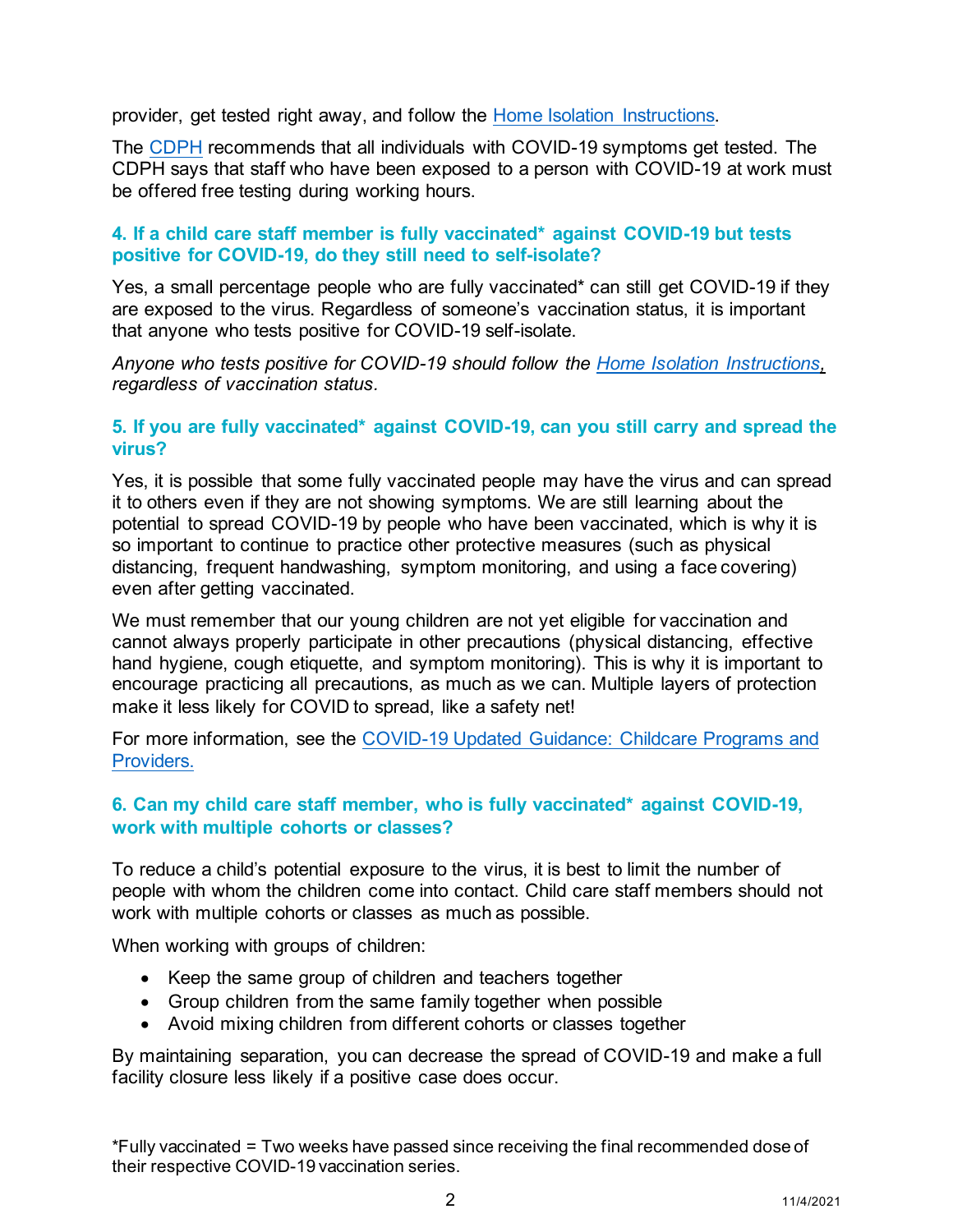#### **7. A child care staff member has developed some COVID-like symptoms the day after they received the vaccine. The staff member has not been exposed to COVID-19. Does the staff member need to self-isolate or quarantine?**

People may experience side effects after receiving a COVID-19 vaccination. Side effect can include pain, redness, or swelling in the arm where they received the vaccine, as well as fever, chills, tiredness, headache, nausea, or muscle pain.

Any employee with symptoms should self-isolate. However, if they recently had the vaccine, they can end isolation as long as the signs and symptoms:

- Are mild in severity
- Occur within the first three days of vaccination (the day of vaccination and the following two days, with most symptoms occurring the day after getting vaccinated)
- Resolve within one to two days

However, cough, shortness of breath, runny nose, sore throat, or new loss of taste or smell are **NOT** considered normal post-vaccination symptoms. These symptoms would require exclusion from work, self-isolation, and getting tested based on the Child Care COVID-19 Decision Tree.

See the [COVID-19 Symptom Decision Tree](https://www.sandiegocounty.gov/content/dam/sdc/hhsa/programs/phs/Epidemiology/covid19/Community_Sector_Support/ChildCareServices/Childcare%20COVID%20Decision%20Tree.pdf) for more information.

## **8. Is it legal for a school or child care facility to mandate staff to get vaccinated against COVID-19?**

Yes, employers can legally require their employees to get a COVID-19 vaccine, as long as they comply with the reasonable accommodation provisions of the American with Disabilities Act (ADA). For more information and further legal guidance, visit the U.S. Equal Employment Opportunity Commission Website—[What You Should Know About](https://www.eeoc.gov/wysk/what-you-should-know-about-covid-19-and-ada-rehabilitation-act-and-other-eeo-laws)  [COVID-19 and the ADA, the Rehabilitation Act, and Other EEO Laws](https://www.eeoc.gov/wysk/what-you-should-know-about-covid-19-and-ada-rehabilitation-act-and-other-eeo-laws) (Question K.1; for examples of reasonable accommodations see Question K.2).

If your facility requires proof that a staff member has received a COVID-19 vaccine, it is recommended this information is documented in the same way as other immunizations are documented and maintained in the facility file. Proof of vaccination may include a hard copy or digital record of vaccine receipt. For more information, please see the California Department of Public Health's [Guidance for Child Care Providers and](https://www.cdph.ca.gov/Programs/CID/DCDC/Pages/COVID-19/Child-Care-Guidance.aspx)  [Programs](https://www.cdph.ca.gov/Programs/CID/DCDC/Pages/COVID-19/Child-Care-Guidance.aspx) (COVID-19 Vaccines Section).

If you are considering requiring COVID-19 vaccines for your staff, it is recommended that you seek legal advice to ensure you are following all applicable laws and requirements.